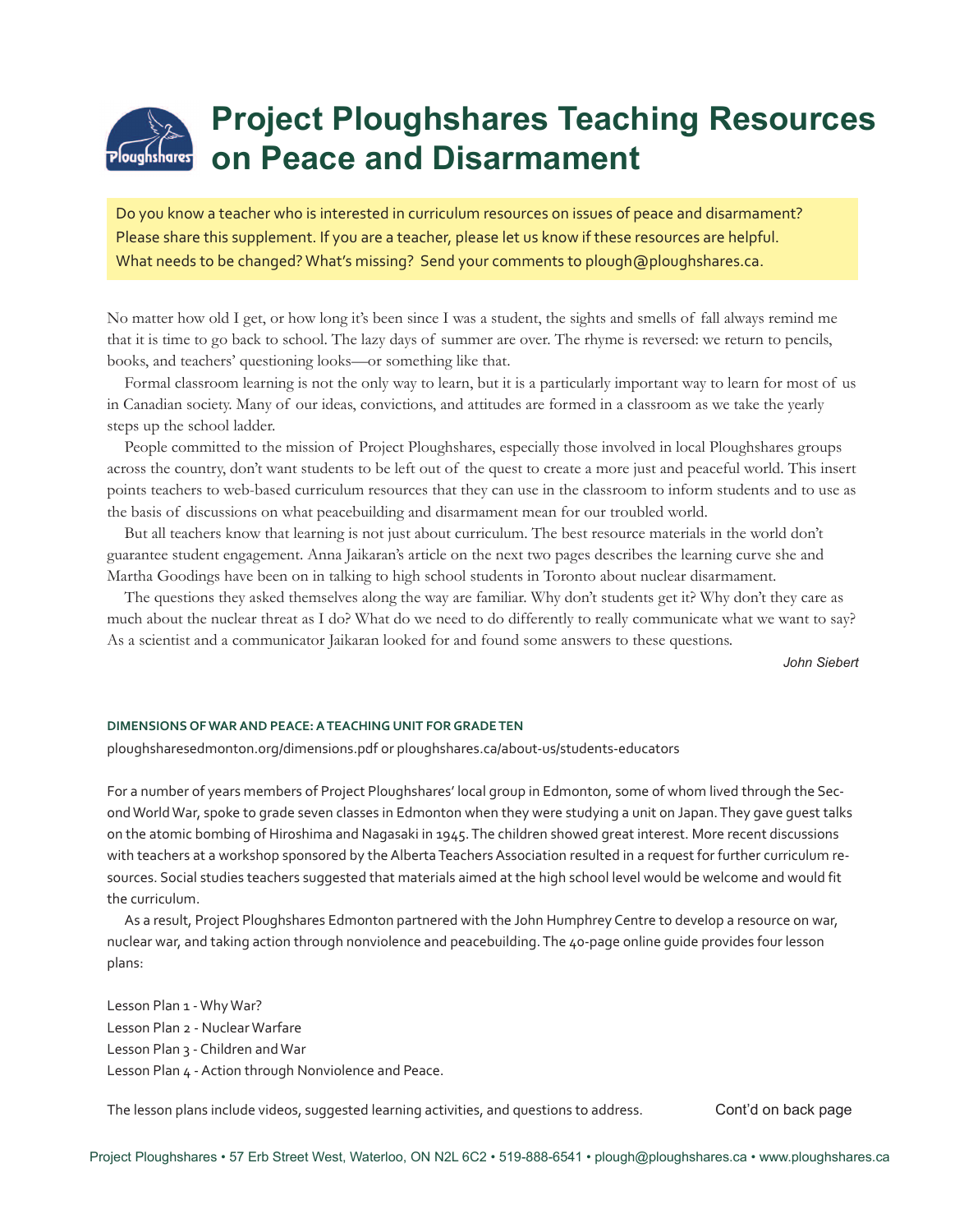# **Lessons from the classroom**

### **By Anna Jaikaran**

We're activists—our group is<br>called no-2-nuclear-weapons. When we<br>started, we had vaguely imagined that most<br>students were in favour of nuclear disarmament. Now we called no-2-nuclear-weapons. When we started, we had vaguely imagined that most realize that most students never think about nuclear weapons; if they do, they see them as only one of a number of looming threats. As a friend in her twenties told me, "People have been telling me the world was going to end my whole life."

#### Teenagers meet nuclear weapons

We have been giving presentations about nuclear weapons in high schools for four years now and have spoken to over 2,000 students. After almost every talk we ask the students to fill out a feedback sheet to give us an idea of what they picked up and what they thought about it. So we talk and test, talk and test.

The school board did not give us free rein to convert their students into anti-nuclear-weapons activists. The board has guidelines for dealing with controversial and sensitive issues, which state that "controversial material must be treated in a fair manner that is thorough, balanced, and free of unfair biases."

We begin every presentation by telling the students what a nuclear weapon is. We show a diagram of the structure of an atom and explain that the energy for a nuclear explosion comes from disrupting the nucleus. We do this not because it is important that they know how a nuclear weapon works, but because it is crucial that they understand that nuclear weapons are distinct from conventional weapons.

Of course, nuclear weapons *are* the most powerful weapons, but we also emphasize some of the other consequences: radioactive fallout and nuclear winter. We sum up the section on basic facts by quoting the International Court of Justice on the unique characteristics of these weapons: *only* nuclear weapons "have the potential to destroy all civilization and the entire ecosystem of the planet" (ILPI 2013). This statement was made by a panel of 14 judges from different countries, elected by the United Nations General Assembly and Security Council, after listening to months of expert testimony. We believe the inevitable conclusion is that nuclear weapons must be abolished.

We have not, however, found the statement to be particularly powerful in the classroom.

We have tried to increase the emotional impact of our message. We explain that radioactive fallout causes cancer and birth defects. We show a photograph of a woman from the Marshall Islands, which were contaminated by fallout from nearby U.S. nuclear testing, and read her description of the most common birth defect in her country, jellyfish babies (Ware 2007). Then we show a photo of a deformed Marshallese child who will die before she is six months old (Nuclear Age Peace Foundation 2013). We explain that her condition is the result of nuclear bombs detonated before she or even her parents were born. Students often mention this image on their feedback sheets. But it doesn't seem to be enough to interest them in nuclear weapons.

#### Deterrence vs. disarmament

The effects of using a nuclear weapon are not disputed; the disagreement lies in the best way to prevent the weapons from being used—deterrence or disarmament. We often discuss the pros and cons of both approaches and are frequently dismayed when deterrence gets a substantially better reception.

We used the example that convinced former U.S. Secretary of Defense Robert McNamara to work for nuclear abolition: the Cuban missile crisis in 1962 (Morris 2003). President Kennedy took his nuclear forces to *defense readiness condition two*, ready to deploy and engage in less than six hours—the only occurrence in U.S. history (FAS 1998). Kennedy and Soviet Premier Khrushchev were drawn closer and closer to a military confrontation neither of them wanted (Kennedy 1969). We told the story of the Soviet submarine, with no communication with Moscow, armed with nuclear-tipped torpedoes while the crew believed that the war had started (Lloyd 2002; PBS 2012). If they had launched their torpedoes, it is almost certain that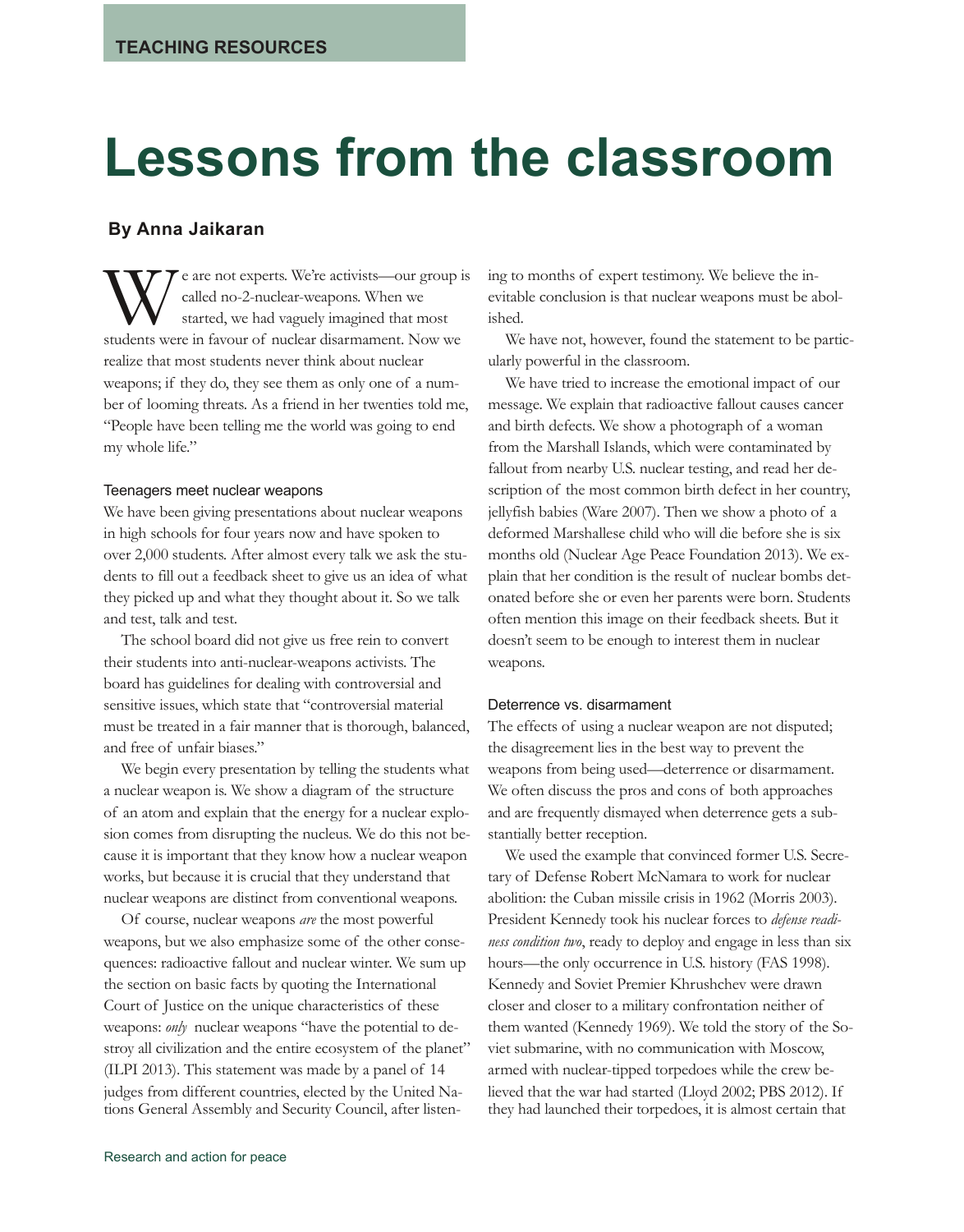the situation would have escalated to nuclear war. Still the students were not impressed.

We usually have to squeeze our message about nuclear disarmament in around the edges of curriculum material in history, civics, or occasionally science. We were given an unprecedented opportunity to speak to a Grade 10 class for four periods over a month. We showed them the entire documentary *Countdown to Zero* (Walker 2010)*,* which focuses on the current threat from nuclear weapons. And then we discussed it.

The students remained skeptical. They wanted to know how the weapons could be eliminated physically. They wanted to know what could be done if countries agreed to get rid of their nuclear arsenals and then cheated. They wanted to know how countries could ever be persuaded to give up the strongest weapon. We could answer their questions, but we could not make disarmament a perfect solution.

We took a closer look at the feedback sheets. We had included a new question: "Do you think nuclear disarmament is realistic?" They did not.

It made sense that people would not get behind nuclear disarmament if they did not think it was possible.

#### A realistic solution

We now talk about the Nuclear Nonproliferation Treaty and the commitment made by the United States, Russia, the United Kingdom, France, and China to eliminate their nuclear weapons, albeit at an unspecified time in the future (check the Project Ploughshares website for more information about the NPT). We describe the extensive monitoring system already in place for the Comprehensive Test Ban Treaty: 321 monitoring stations and 16 laboratories around the world to detect nuclear testing anywhere, including underground (CTBTO Preparatory Commission 2013). We show a map that highlights the six land-based nuclearweapons-free zones, in which all countries have voluntarily pledged not to possess, develop, or use nuclear weapons (OPANAL n.d.). We point out that the number of nuclear weapons has decreased from a high of almost 70,000 in 1986 (Norris & Kristensen 2010) to 17,300 today (FAS 2013) and that South Africa, Ukraine, Belarus, and Kazakhstan have all given up their nuclear arsenals (Campaign for Nuclear Disarmament 2013).

Students are much more receptive to the idea of nuclear disarmament when they know about the progress that's

been made. And each example of a successful arms control agreement—against chemical weapons, biological weapons, or landmines—strengthens the narrative. We invent certain classes of weapons, realize they are too dangerous to use, and negotiate treaties to ban them.

It turns out that we don't just have to sell the problem of nuclear weapons; we have to sell the solution as well.

## *Anna Jaikaran belongs to the Toronto group no2nuclearweapons. She is a member of Science for Peace and the Canadian Voice of Women for Peace, and is a Cam-*

To read the full version of this article, visit www.ploughshares.ca.

*paigner for the 2020 Vision Campaign of Mayors for Peace.*

#### **References**

Campaign for Nuclear Disarmament. 2013. Nuclear weapons: who's got them? cnduk.org/campaigns/global-abolition/nucleararmed-countries.

Federation of American Scientists. 2013. Status of world nuclear forces. fas.org/programs/ssp/nukes/nuclearweapons/nukestatus.html.

\_\_\_\_\_, 1998. DEFCON DEFense CONdition.

fas.org/nuke/guide/usa/c3i/defcon.htm.

*annajaikaran@gmail.com*

International Law and Policy Institute. 2013. The ICJ advisory opinion. nwp.ilpi.org/?p=1218.

Kennedy, Robert. 1969. *Thirteen Days: A Memoir of the Cuban Missile Crisis*. New York: Norton.

Lloyd, Marion. 2002. Soviets close to using A-bomb in 1962 crisis, forum is told. *The Boston Globe*, October 13.

latinamericanstudies.org/cold-war/sovietsbomb.htm.

Morris, Errol. 2003. *The Fog of War: Eleven Lessons from the Life of Robert S. McNamara*. Documentary film.

Norris, Robert & Hans Kristensen. 2010. Global nuclear weapons inventories, 1945-2010. *Bulletin of the Atomic Scientists*, July. thebulletin.org/2010/julyaugust/global-nuclear-weapons-inventories-1945%E2%80%932010.

Nuclear Age Peace Foundation. 2013. Marshall Islanders affected by US nuclear weapons testing.. NuclearFiles.org.

nuclearfiles.org/menu/library/media-gallery/image/testing/marshall-islands htm.

OPANAL. n.d. Nuclear-weapon-free zones around the world. opanal.org/NWFZ/nwfz.htm.

PBS. 2012. The man who saved the world. *Secrets of the Dead*. Preparatory Commission for the Comprehensive Nuclear-Test-Ban Treaty Organization. 2013. Verification regime. ctbto.org/verificationregime.

Walker, Lucy. 2010. *Countdown to Zero*. Documentary film DVD. Ware, Alyn. 2007. The human factor—revising Einstein. *SGI Quarterly*, July. sgiquarterly.org/feature2007Jly-7.html.